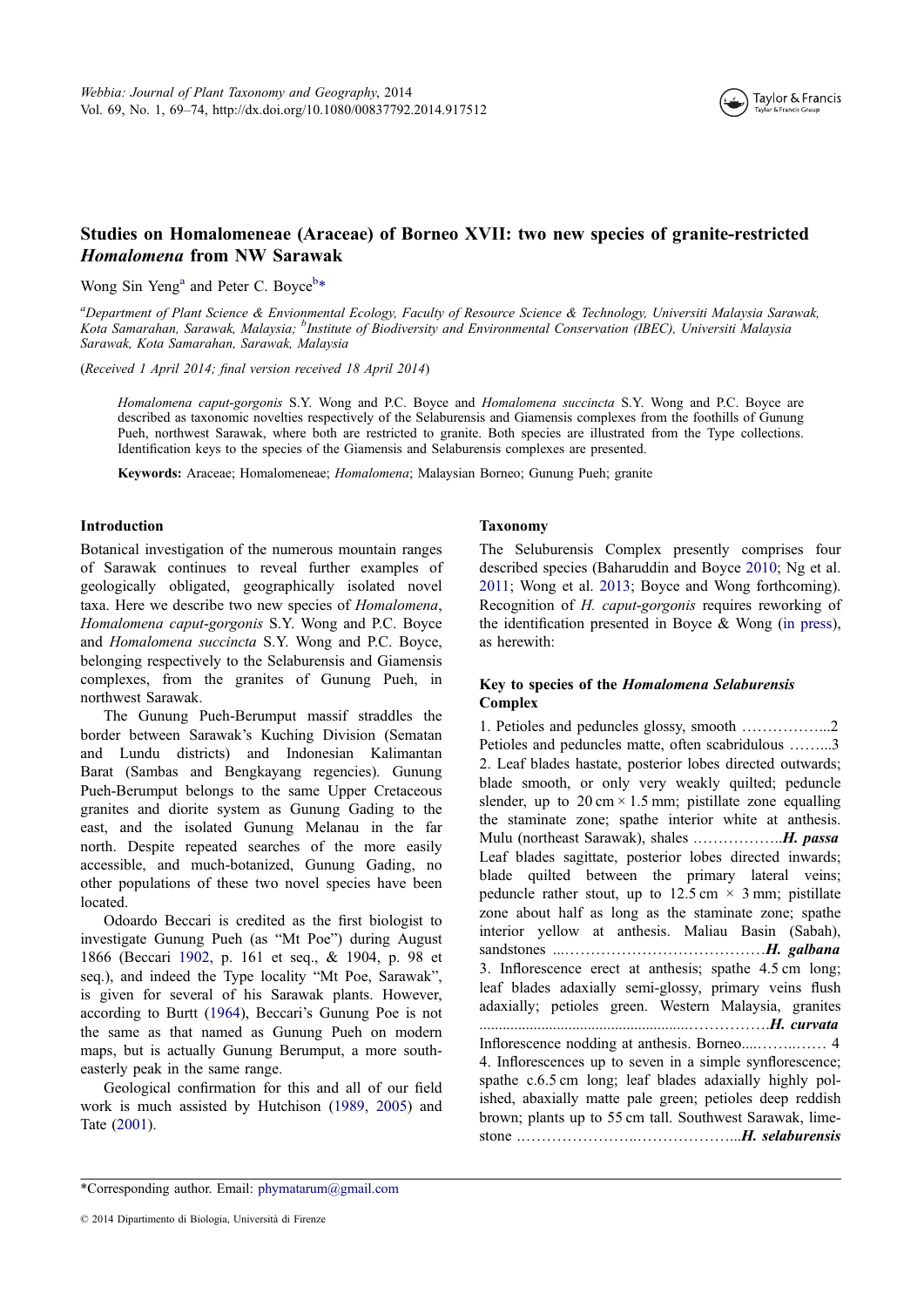Inflorescences up to 30 together in a gorgonoid synflorescence; spathe c.5.5 cm long; leaf blades adaxially semi-glossy, abaxially matte olive-green; petioles green; plants up to 1 m tall. Gunung Pueh (northwest Sarawak), granites ...……………………………..H. caput-gorgonis

Currently the Homalomena Giamensis Complex comprises three described species (Tung et al. 2010; Hoe et al. 2011; Ng et al. 2011; Wong et al. 2013). The new species described here can be incorporated into a modified identification key (after Wong et al. 2013), as here:

## Key to species of the Homalomena Giamensis Complex

1. Spathe exterior lacking extrafloral nectaries; base of staminate zone much narrower than top of pistillate zone, transition between the zones abrupt; staminate portion of spadix with a constriction about half way along from the base, not coinciding with the spathe constriction, staminate flowers distal to constriction well defined; pistillate zone cylindrical. Siburan (southwest Sarawak), limestones ...................………………………….H. giamensis Spathe exterior, especially the lower spathe, with conspicuous extrafloral nectaries that dry pale brown or yellowish, transition between the pistillate and staminate zones gradual. Various geologies ...............…………….2 2. Spadix greatly exserted from the spathe at anthesis; spathe limb c.2 cm long. Sematan (northwest Sarawak), granites …................………………………..H. succincta Spadix enclosed by the spathe at anthesis; spathe limb more than 4 cm long. Not associated with granites ......3 3. Base of staminate zone about the same width as the top of the pistillate zone; staminate constriction coinciding with the spathe constriction, staminate flowers distal to spadix constriction ill-defined; pistillate zone fusiform; spathe limb not hooded at pistillate anthesis; peduncle lacking extrafloral nectaries; inflorescences smelling of lemon. Matang (northwest Sarawak), sandstones …………………………………H. matangae Base of staminate zone much narrower than top of the pistillate zone; staminate constriction not coinciding with the spathe constriction, staminate flowers distal to spadix constriction well-defined; pistillate zone cylindrical; spathe limb hooded at pistillate anthesis; peduncle with conspicuous extrafloral nectaries; inflorescences smelling of lemon and Mangifera odorata fruit. Siburan (southwest Sarawak), limestones .....................H. baangongensis

Homalomena caput-gorgonis S.Y. Wong & P.C. Boyce, sp. nov.

## Diagnosis

Homalomena caput-gorgonis in appearance most closely approaches H. selaburensis, differing by the gorgonoid synflorescences carrying up to 30 inflorescences, the narrowly (versus broadly) clavate interstice staminodes, the shorter spathe (5.5 versus c.6.5 cm long), the leaf blades adaxially semi-glossy (as opposed to highly polished), and abaxially matter olive-green (versus matte pale green). Additionally, H. caput-gorgonis is overall greater in stature, notably by the proportionately much longer petioles.

Type: Malaysian Borneo, Sarawak, Kuching Sematan, Kampung Temaga Dayak, Sungai Temaga, trail to Gunung Pueh, 1°46'58.6" N, 109°43'06.6" E, 23 March 2014, Wong Sin Yeng and P.C. Boyce AR-4659 (holo SAR!; iso SBC!). (Figure 1).

### **Description**

Medium solitary evergree[n,](#page-2-0) strongly aromatic (lime zest) mesophytic herbs to 1 m tall. Stem epigeal, erect, leafy, later the older parts leafless and decumbent with the active tip ascending. Leaves about six per module, c.8–10 together; modules subtended by a conspicuously two-keeled prophyll up to 13 cm long; petioles up to 70 cm long, sheathing for one fifth to one-quarter of their length, ascending to somewhat spreading, flexing slightly upwards at the 2–3 cm long pulvinus occurring about two-thirds along the petiole length, with one-third of the petiole lying distal to the pulvinus, petiole above the petiolar sheath weakly D-shaped in cross-section, petiole matte green, slightly scabridulous; petiolar sheath conspicuous, wings persistent,  $\pm$  open, c.1.5 cm wide, the tips tapering and somewhat abruptly decurrent, stained dark brownish; blade thinly leathery, cordiform, up to 30 cm  $\log \times 27$  cm wide, posterior lobes parallel, rounded, c.7 cm long, sinus obtuse, apex acute, tubularmucronate for c.2 mm, adaxially semi-glossy olive-green, abaxially matte paler olive-green with conspicuous darker pellucid striate interprimary venation especially near the blade margin, these more conspicuous on younger leaves; midrib moderately conspicuous, impressed adaxially, rounded-raised abaxially; primary lateral veins c.10 per side, the lower three arising  $\pm$  simultaneously and associated with the posterior lobes, impressed adaxially with the areas of the blade between slightly quilted, slightly raised abaxially; interprimary veins of two types, one type alternating with primaries and only slightly less conspicuous, the second type comprising conspicuous pellucid darker veins, these very numerous and sometimes branching just after they exit the midrib; secondary and tertiary venation  $\pm$  invisible. Inflorescences up to 30 together, produced sequentially in a gorgonoid synflorescence, smelling powerfully of liquorice at pistillate anthesis; peduncle terete, slender, up to  $17 \text{ cm} \times 2 \text{ mm}$ , reddish greenish brown, spreading with the inflorescence nodding at anthesis, inflorescence with spathe opening ventrally relative to the peduncle; spathe spreading at pistillate anthesis, broadly ovate-ellipsoid, not constricted,  $c.5.5 \times 3 \times 1.5$  cm deep at anthesis, tipped with a rostrum c.3 mm long, margins reflexing during anthesis, spathe medium green in bud, the exterior bright medium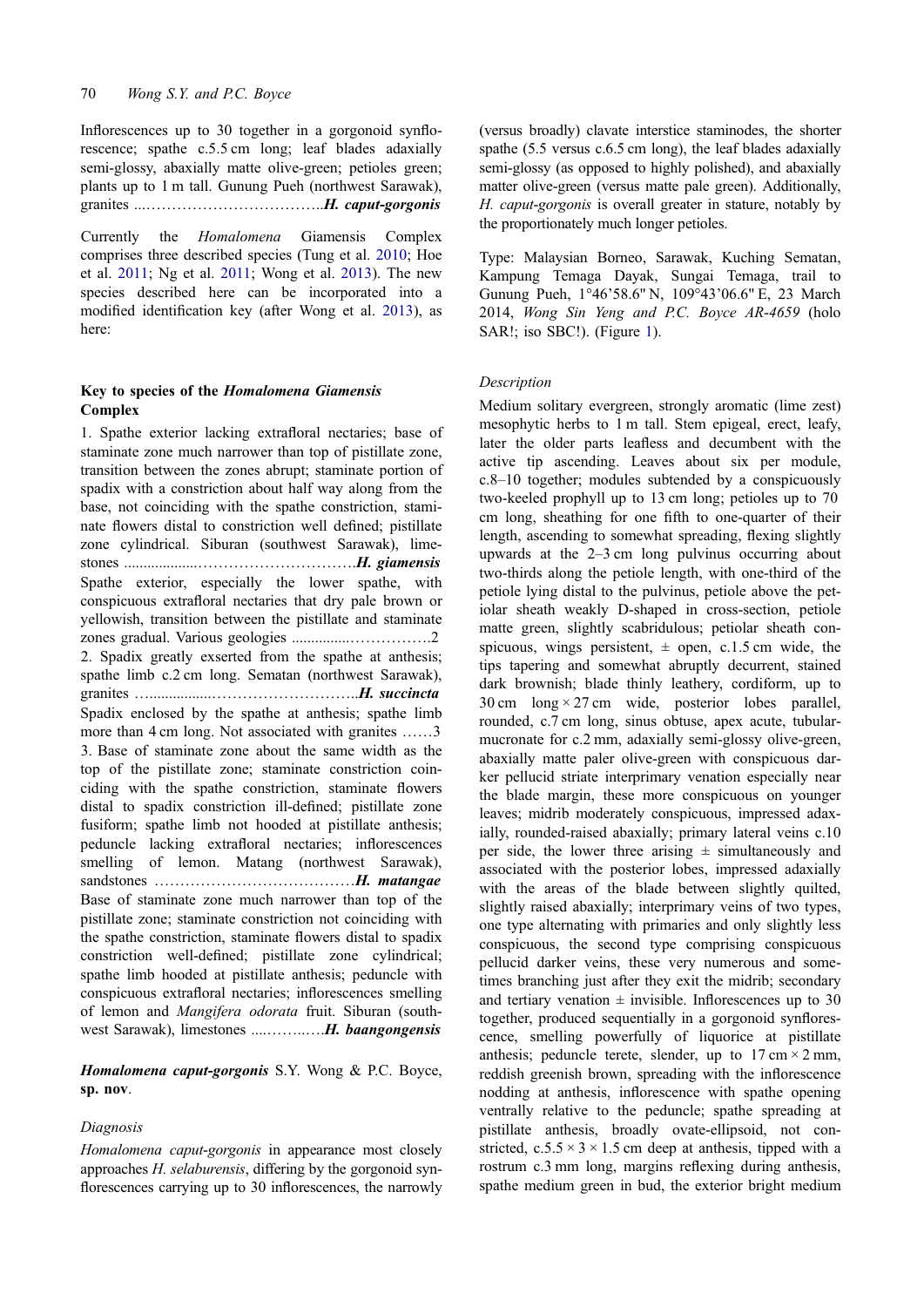<span id="page-2-0"></span>

Figure 1. (A–F) Homalomena caput-gorgonis S.Y. Wong and P.C. Boyce. (A) Plants in habitat, Type locality; (B) gorgonoid synflorescence, viewed from above - note that there are three separate axes, each developing independently; (C) inflorescence at pistillate anthesis - note the nodding posture; (D) side view and  $(E)$  top view of inflorescences at onset of staminate anthesis;  $(F)$  inflorescence at pistillate anthesis - note the narrowly clavate interpistillar staminodes. All from Wong Sin Yeng and P·C. Boyce AR-4659. Photo credits: © P. C. Boyce.

green, glossy, at anthesis exterior green and interior greenish white with scattered minute paler glands. Spadix about three-quarters the length of the spathe, c.4 cm long including the brief stipe; stipe obliquely inserted on the peduncle, c.3 mm long on its shortest side, c.2 mm diameter, glossy pale green; pistillate flower zone about one-third the length of the spadix, c.1.2  $\times$  0.8 cm; pistils densely arranged, almost cylindrical,  $c.1 \times 0.6$ mm, pale green; style very short, slightly narrower than the ovary; stigma almost equalling the ovary in width, capitate, greyish white, papillate at pistillate anthesis; interpistillar staminodes narrowly clavate, slightly exceeding the height of the associated pistil, ivory-white; staminate flower zone contiguous with the pistillate

flower zone, c.2.2 cm  $\times$  c.7 mm, very slightly fusiform, blunt, ivory; staminate flowers three to four staminate, stamens each with two anthers; stamens elongate-globose, connective embedded and  $\pm$  invisible; the cae opening by a conspicuous lateral slit. Infructescence pendent, spathe fully persistent and turning deep green, ellipsoid,  $c.5.6 \times 2.2$  cm; fruit and seeds not observed.

### Distribution

Homalomena caput-gorgonis is so far known only from one restricted area of the foothill eastern approaches to Gunung Pueh, northwest Sarawak. Investigation of the southern end of the Gunung Pueh-Berumput massif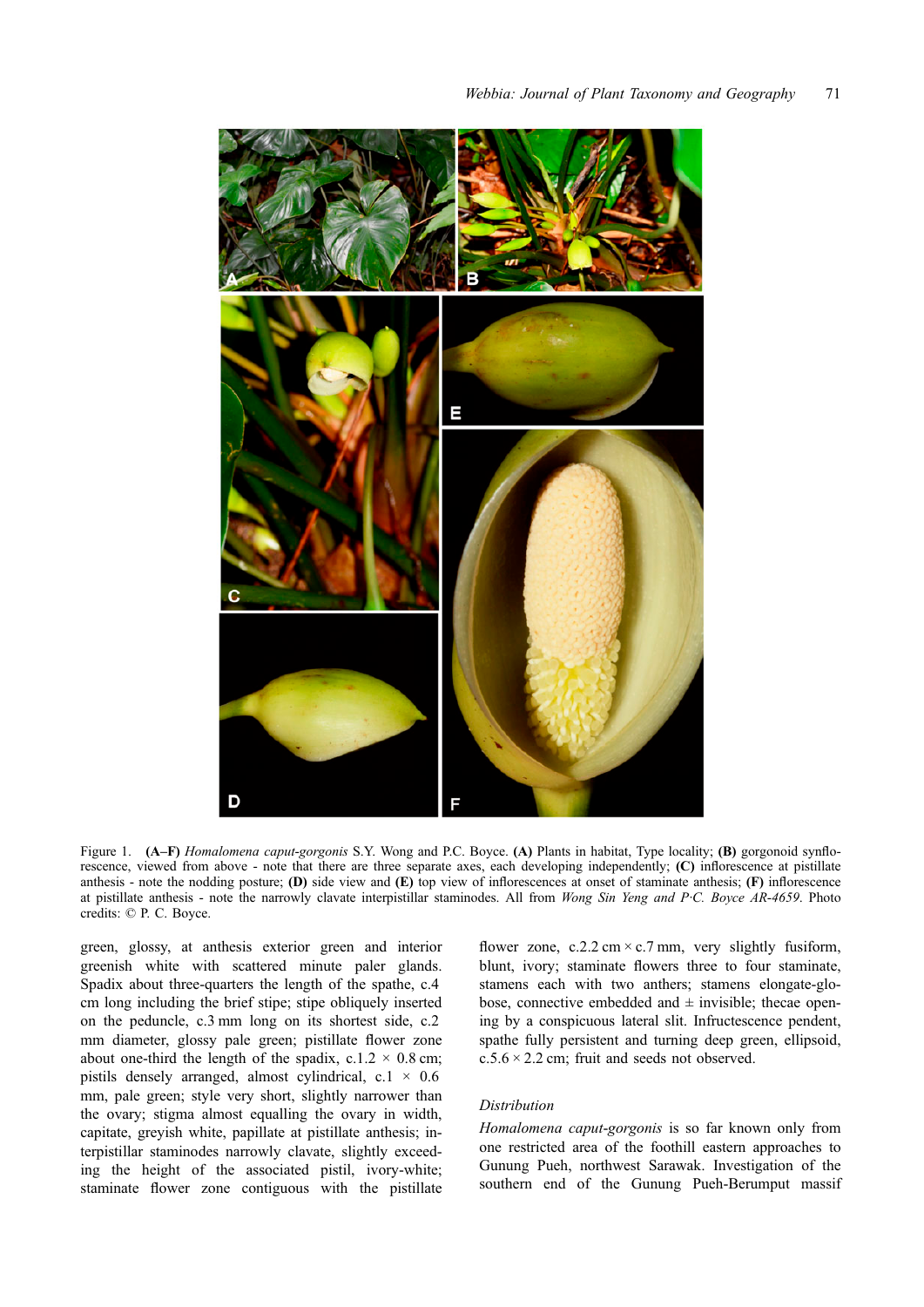is required to establish whether the range of the H. caput-gorgonis is genuinely limited.

## Ecology

Homalomena caput-gorgonis occurs on soil on the tops and upper sides of large granite boulders under lowland humid forest between 80 and 100 m altitude.

## Etymology

From Latin *caput*, (head), and Gorgon (Latin *gorgonis* derived from Greek, Γοργώ – gorgo – meaning dreadful), literally 'head of the Gorgon'. In Greek mythology the gorgons were the sisters Medusa, Stheno and Euryale, whose hair was made of living, venomous snakes. The trivial epithet is coined by way of allusion to the diagnostic synflorescences of the new species.

### Notes

The gorgonoid synflorescences (sensu Ray 1987, 1988) are among the most elaborate yet known for the aroids, with large plants producing about 30 inflorescences per flowering event.

In the habitat, plants of H. caput-gorgo[nis](#page-5-0) oc[cur in](#page-5-0) large numbers, with the middle of colonies excluding all other herbaceous plants, although along the colony margins they are often intermixed with Homalomena lunduensis Furtado, another granite-obligated species.

Homalomena succincta S.Y. Wong & P.C. Boyce, sp. nov.

## Diagnosis

Homalomena succinta belongs to the Giamensis Complex by the combination of the persistent petiolar sheath persistent, cordiform, glossy bright green somewhat rubbery leaf blade, by the lower spathe longer than spathe, and staminate flower zone producing amber-coloured resin droplets, and the fruiting spathe remaining green. It uniquely differs from all described species by the much reduced spathe limb, and with the staminate portion of the spadix almost completely exserted from the spathe during anthesis.

Type: Malaysian Borneo, Sarawak, Kuching Sematan, Kampung Temaga Dayak, Sungai Temaga, trail to Gunung Pueh, 01°46'58.6" N, 109°43'06.6" E, 23 March 2014, Wong Sin Yeng and P.C. Boyce AR-4655 (holo SAR! iso SBC). (Figure 2).

#### Description

Evergreen, glabrous stro[ng](#page-4-0)ly aromatic (celery – butylphthalide?) herbs to c.60 cm tall. Stem pleionanthic, erect to long-decumbent with the active tip ascending, up to 3 cm thick, pale brown with the exposed axillary buds green, with conspicuous adventitious roots, these often penetrating the petiole bases of the active tip, internodes to c.3.5 cm long. Leaves up to 10 together, modules starting with a conspicuous two-keeled short-duration prophyll, this pale green, glossy; petioles erect to somewhat spreading, 50–60 cm  $\log \times 7$ –10 mm wide at mid-point, sub-terete with the distalmost portion very shallowly channelled and very weakly D-shaped, pulvinate one-quarter to one-half of the way back from leaf blade insertion, glossy medium green with obscure and scattered longitudinal short pale green ridges; petiolar sheath c.20 cm long, about onethird of petiole length, persistent, equal at both sides, wings up to 10 mm wide, semi-closed, with one side incurved, rather abruptly decurrent at apex, glossy medium green; blade narrowly triangular-ovate-cordate, c.30 cm  $\log \times 18 - 20$  cm wide, rather stiffly rubbery-leathery, semi-glossy bright green adaxially, paler abaxially, base narrowly cordate, posterior lobes subtriangular c.6 cm long, obtuse, inner margins incurved, tip acute, ultimately mucronate for c.3 mm, mucro green; midrib raised abaxially, c.1 cm wide at base, c.6 mm wide at centre, adaxially flush with blade, and c.14 mm at the sinus, c.8 mm at the centre; primary lateral veins about eight on each side, diverging at 40°–90° from the midrib, adaxially impressed, abaxially raised, curved sharply towards the apex when near the margin; interprimary veins raised, c.1 mm in width, alternating somewhat irregularly with primaries, posterior lobes each with two or three primary lateral veins; secondary and tertiary venation not visible, all veins running into a thickened intermarginal vein. Inflorescences up to seven together, erect, smelling of absinthe at pistillate anthesis, declinate post-anthesis, first inflorescence subtended by foliage leaf, the next by twokeeled, soon degrading, pale green prophyll c.11 cm long  $\times$  c.1.4 mm wide; peduncle c.20 cm long  $\times$  5.5–8 mm wide, glossy medium green with very obscure paler longitudinal striae, terete. Spathe c.6.5 cm long, lower spathe inflating at onset of pistillate anthesis; spathe limb opening wide; lower spathe exterior pale lime-green, interior of entire spathe glossy white and appreciably slimy at anthesis; lower spathe ovoid-ellipsoid, c.4 cm  $\log \times 2.5$ cm wide at pistillate anthesis, constricted at the junction of the spathe limb coinciding with the lowermost fertile staminate flowers; spathe limb c.2 cm long  $\times$  1.5 cm wide at pistillate anthesis, ovate-triangular, margins recurved, terminal mucro c.1.5 mm. Spadix stipitate, c.7 cm long (post-staminate extension), shorter than spathe before anthesis, interstice and staminate portion rapidly extending at onset of anthesis and spadix exceeding spathe limb by c.2 cm; stipe c.5 mm long  $\times$  6 mm wide, very slightly stout-fusiform, inserted obliquely on peduncle, glossy greenish white; pistillate zone c.3 cm long (long side), 2.5 cm (short side)  $\times$  c.1 cm wide, about half the length of spadix, cylindrical, obliquely inserted on stipe; pistils globose-cylindrical, 1.7–2 mm in diameter, 2–3.3 mm tall, the majority densely arranged, those distal on the zone slightly laxly arranged, yellowish white; style barely differentiated; stigma umbonate-capitate, very slightly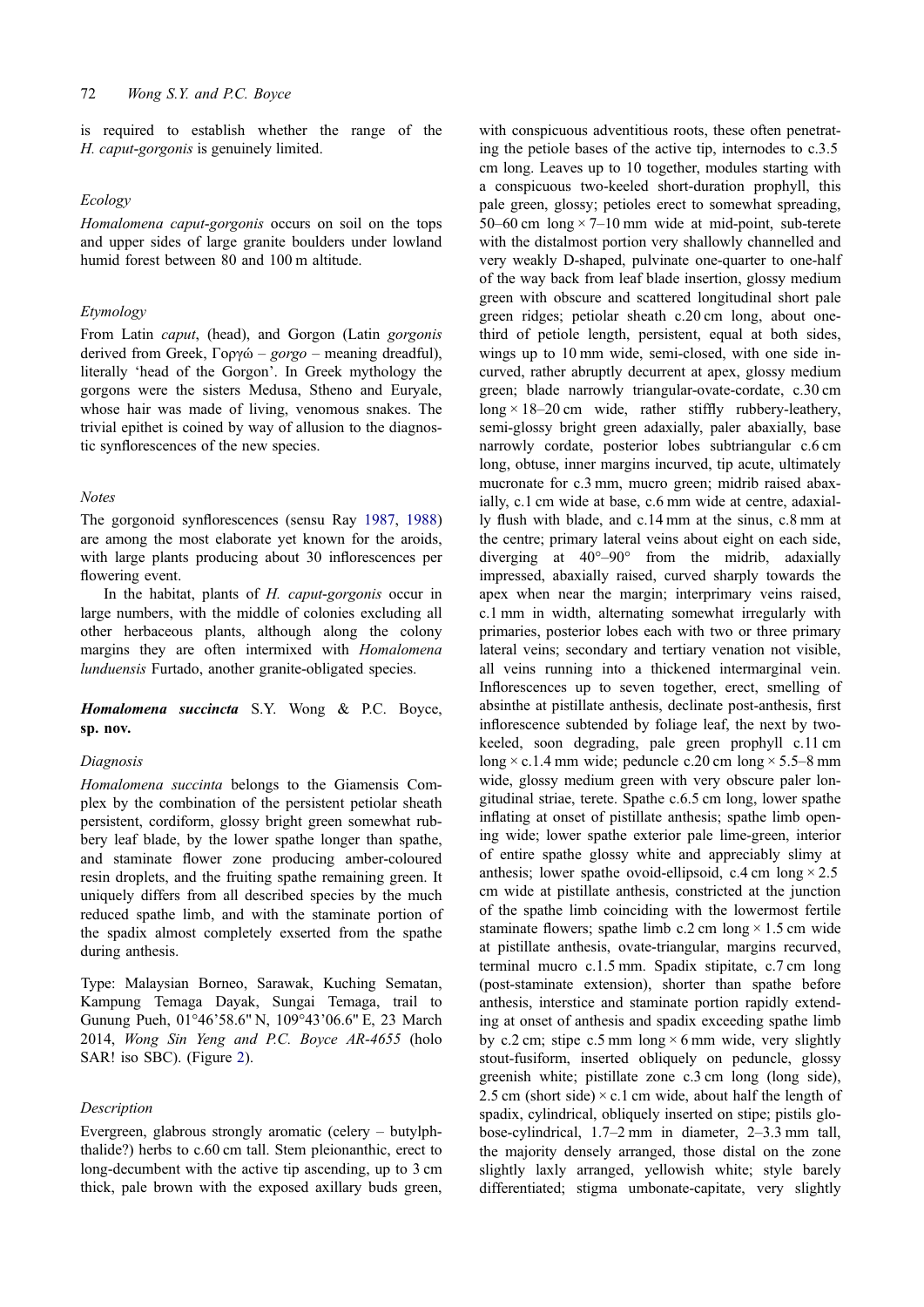<span id="page-4-0"></span>

Figure 2. (A–F) Homalomena succincta S.Y. Wong and P.C. Boyce. (A) Plants in habitat, Type locality; (B) emerging inflorescences - note the much-extended spadix visible in the uppermost (post-anthesis) and lowermost (onset of anthesis) inflorescences; (C, D) inflorescence at pistillate anthesis - note the much reduced spathe limb, and the greatly extended spadix, also note the resin exudate from the distal part of the staminate flower zone; (D) side view and (E) inflorescence at pistillate anthesis, nearside spathe artificially removed - note the conspicuous naked interstice between pistillate and staminate flower zones,, also, the resin exuded from the staminate flower zone; (F) inflorescence post-anthesis showing the position of the lowermost staminate flowers in relation to the spathe limb. All from *Wong Sin Yeng & P.C. Boyce AR-4655*. Photo credits: © P. C. Boyce.

smaller than ovary diameter, centre slightly impressed, wet with a white jelly-like coating at pistillate anthesis; interpistillar staminodes, slender-stipitate, equalling the associated pistils, tip abruptly globose, c.0.7 mm in diameter, waxy white; suprapistillar interstice zone conspicuous, 5–6 mm long, naked, medium green; staminate zone c.3.5 long  $\times$  7 mm wide, about half the length of spadix, tapering cylindrical with a very slightly constricted area about one-third along from the base; yellowish resin copiously produced from between the staminate flowers after c.4 h after onset of pistillate anthesis; staminate flowers 1.7–2 mm diameter, trapezoid, each comprising three or four truncate stamens, each overtopped by a large flat connective; lowermost few staminate flowers sterile, these staminodes irregularly globose polygonal, each comprising a single sterile anther,  $c.0.8$  mm long  $\times c.1.5$  mm